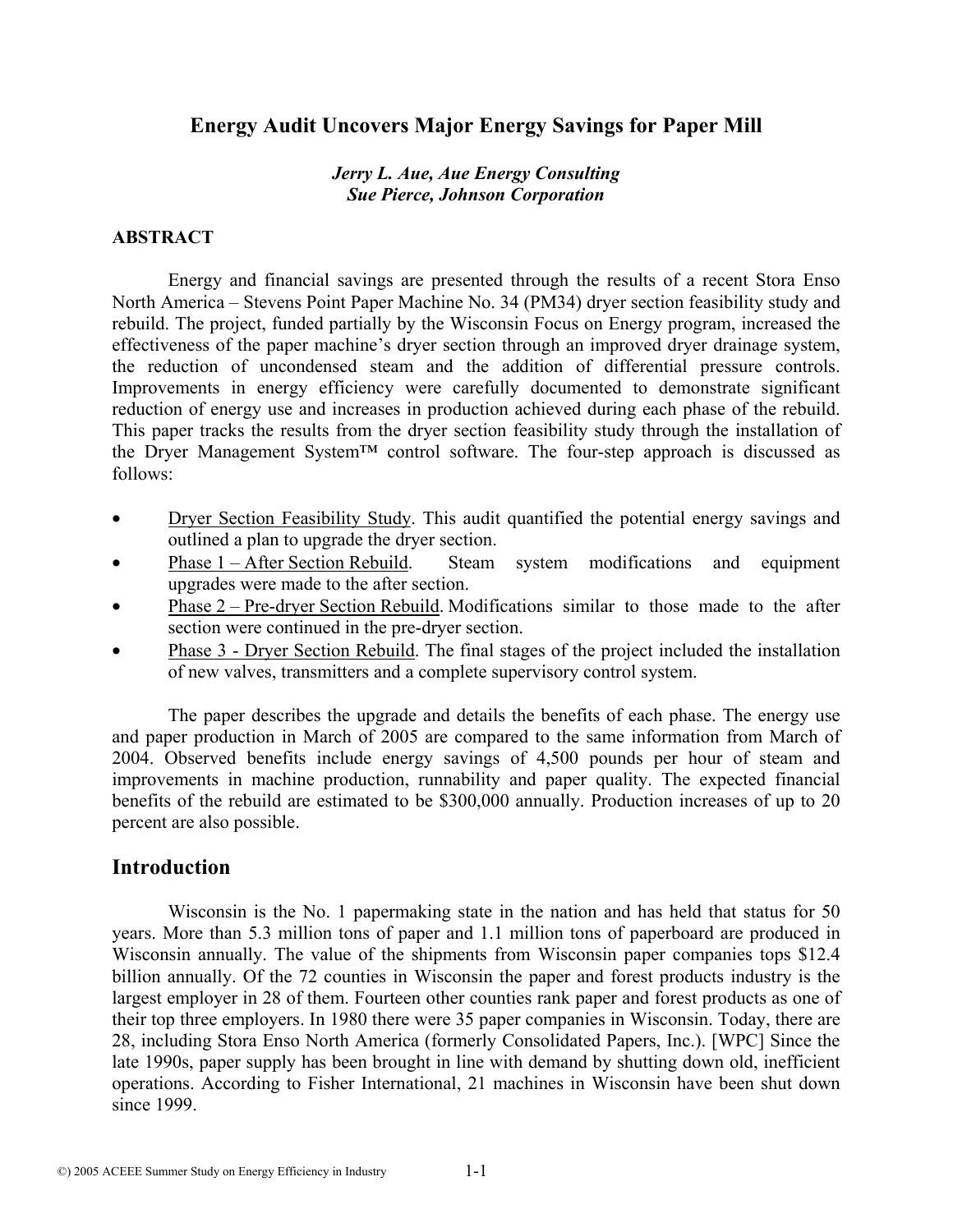Breaking down wood into small particles called fibers is the first step in the papermaking process. These fibers are reformed to make a sheet of paper, which then has a variety of chemicals and materials added to it in order to reach desirable properties for processing. Large amounts of water are used in the transportation of fibers from the pulp mill to the paper machine. This allows for easy mixing of the added chemicals and other raw materials. The mixture is then dried from a concentration of 98 percent water to about five percent. At this point the paper is converted for a variety of uses, such as coating for food packaging or postage stamps.

 A paper machine measures about 250 feet long and is made up of two major areas. The first section, called the wet end, consists of the wire and press sections and is about one-third of the total machine length. The solution of fibers, chemicals and other raw materials is poured onto a fine, moving mesh in the wire section to form a "sheet" of paper that is 14 feet wide. The solution allows water to freely flow through the wire mesh and water continues to be removed as the sheet travels through the mechanical squeezing process in the press section. This part of the machine removes 50 percent of the water and uses a relatively small amount of energy. The sheet of paper spends less than 10 seconds in the wet end.

 The rest of the moisture is removed in the dryer section by evaporation, which can require 10 to 15 times the energy that it took to remove water in the wet end. Because the paper wraps partially around the 22 dryer cans stacked one above the other, this section occupies over 60 percent of the space of the entire paper machine. The sheet of paper is in the dryer section for about 18 seconds. The energy spent here is the focus of the modifications being addressed in this paper.

 In steam-heated dryer cylinders, energy from the steam is transferred to the sheet of paper. In giving up its energy, the steam forms a layer of condensate, which must be kept to a minimum in order to maximize heat transfer. Syphon equipment removes condensate from the cylinder, as uncondensed steam pushes condensate out of the dryer through the syphon pipe. This uncondensed, or "blow-through," steam is a significant source of energy waste in the process of papermaking. To make it more difficult, as the paper machine increases production, the speed of the sheet increases and the rotational speed of the dryer cans also increase. This makes it harder to remove the condensate from the outer dryer shell when using rotating syphons, due to centrifugal force causing the condensate to push away from the axis.

 While the function of steam-heated dryers and their role in the papermaking process is at the heart of this paper, it is also necessary to look at the technology push and funding behind this project. In 2001 all Wisconsin public utilities turned over control of their demand-side management dollars to the state, which began administering the Focus on Energy program. Focus on Energy is a public-private partnership offering energy information and services to gas and electric customers throughout Wisconsin. The goals of this program are to encourage energy efficiency and the use of renewable energy, enhance the environment and ensure the future supply of energy for Wisconsin.

 Focus on Energy's Best Practice provides specialized support for the pulp and paper, metal casting, plastics, food/dairy and water/wastewater industries. These services improve the energy efficiency of manufacturing processes. Services include walk-through audits, project evaluation assistance, measurement and evaluation of savings, financial assistance for stalled projects, training opportunities, tools to manage energy and third-party reviews.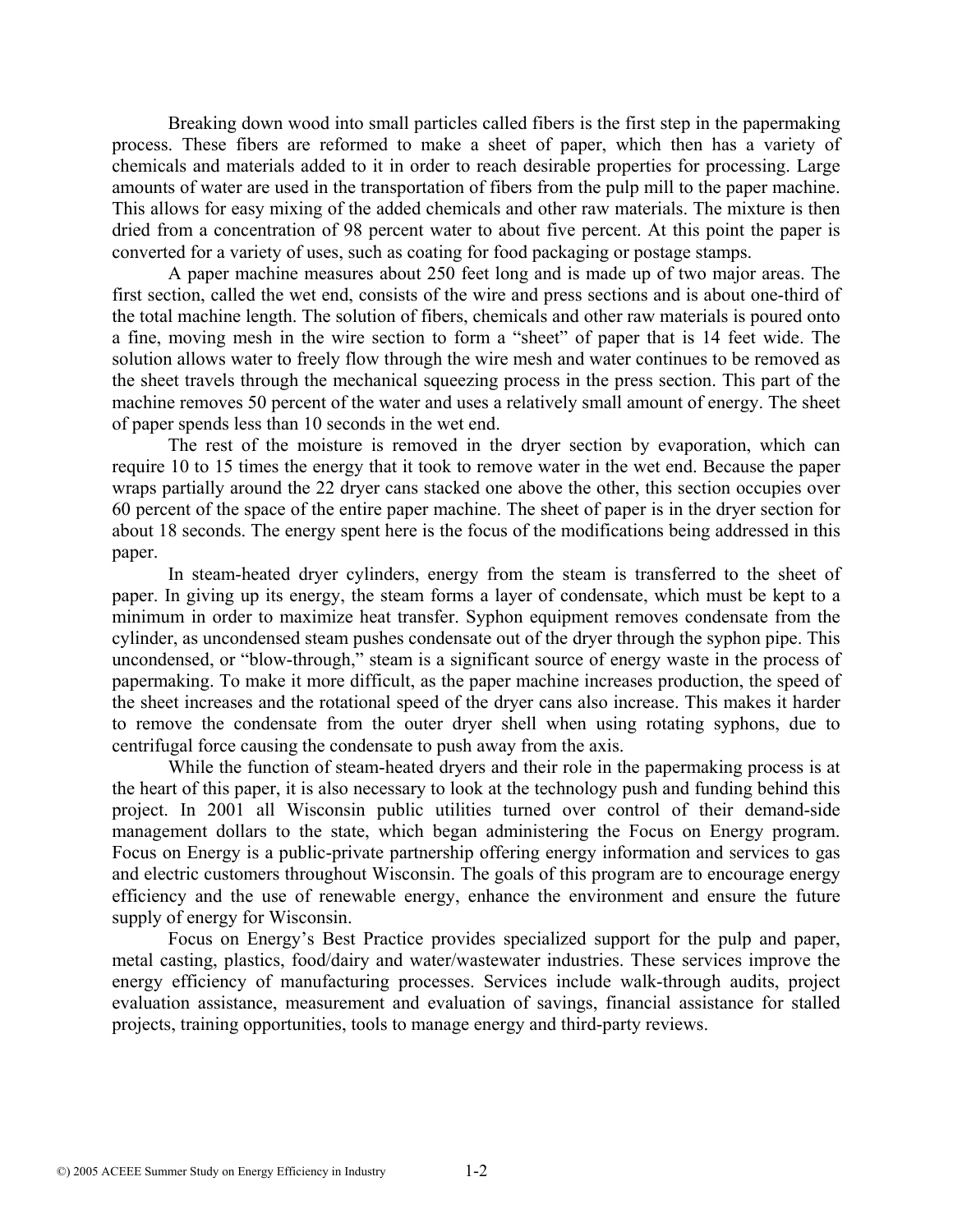## **The Project**

 In May 2002 Stora Enso North America – Stevens Point requested that Focus on Energy assist in the funding of a dryer section feasibility study of Paper Machine No. 31 (PM31). This energy audit identified substantial savings. As the projects on PM31 were being implemented, the paper machine superintendent requested an audit for PM34.

 Stora Enso North America – SP PM34 was built in 1989. Its specifications include a Yankee dryer and three on-machine coaters. The reel trim is 165" and runs at 1,150 to 2,500 feet per minute. The machine produces coated specialty papers with a machine glaze. Figure 1 shows the distribution of PM34's 22 dryer cans. The pre-dryer section contains 10 dryer cans leading into the Yankee dryer, an oversized dryer that adds a shiny surface to one side of the paper. Following the Yankee dryer, the 12 remaining cans are evenly divided between three coaters in an area called the after section.



Source: Johnson System Study, 2004

 The feasibility study identified changes necessary to reduce energy waste by utilizing uncondensed steam in both the pre-dryers and after dryers. As part of the rebuild that resulted from this study, 17 dryer cans were refitted with stationary syphons and new steam joints. The remaining five cans have their steam valves shut off and are wasting no energy. Control valves were added to regulate the amount of blow-through steam and piping changes were made to reuse the steam at a lower pressure. Prior to this rebuilding project the steam was piped to a condenser with little or no control over its flow through the dryer cans.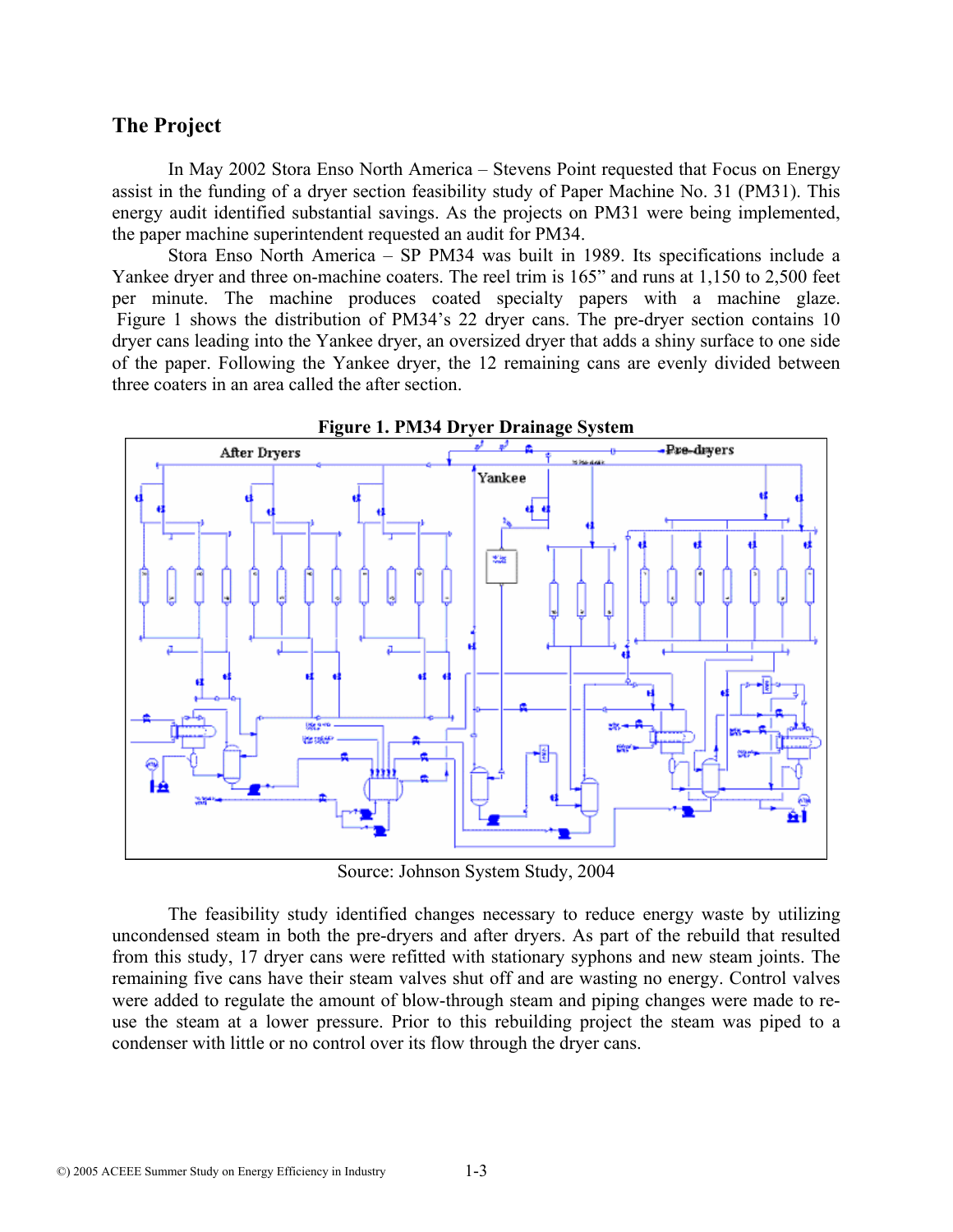# **Dryer Section Feasibility Study**

 In May 2003 Focus on Energy responded to the request from Stora Enso North America for assistance in funding a thorough evaluation of PM34's dryer section. This week-long study, conducted by the Johnson Corporation, provided measurements to evaluate the present drying efficiency of the machine and identified specific improvements.



**Figure 2. Calculated Drying Rate for PM34 Prior to Rebuild** 

Source: Johnson System Study, 2004

 Figure 2 illustrates the drying rates of various wood-free fine paper grades as well as the drying rate for PM34, calculated with on-machine measurements. Labeled in pounds of water evaporated per hour per square foot of surface, the drying rate shows the effectiveness of the dryer in removing moisture from the sheet of paper. [JS]

 Each triangle represents the results of one machine studied, with machines performing above the solid line having better performance than the others. By identifying the relationship between the steam temperature and the drying rate, the graph shows PM34's potential for improvement. The dryer section feasibility study also defined a roadmap for realizing this potential.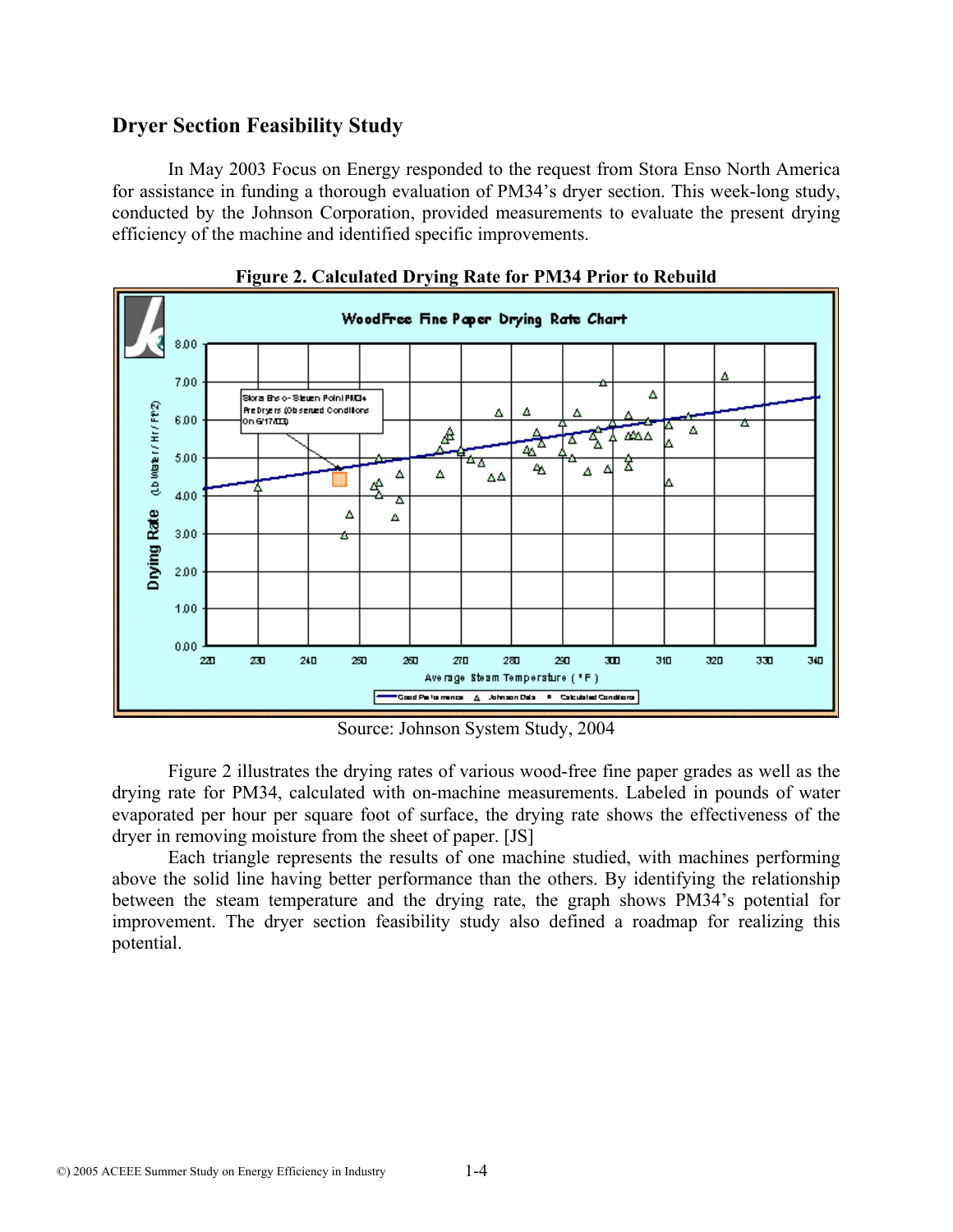

**Figure 3. PM34's Dryer Section Heat Transfer Capability**

Source: Johnson System Study, 2004

 Figure 3 shows the difference between the steam temperature and the dryer surface temperature; this is the measure of each dryer's heat transfer capability. As the condensate thickness increases it is harder to move the energy from the steam to a dryer can, because the condensate layer acts as an insulator. The lower the value in Figure 3, the less contribution the dryer makes in drying the sheet. Projected steam savings were estimated to exceed 4,500 pounds per hour.

 The Johnson Corporation study discovered that some dryer cylinders experience a high blow-through steam flow sending a large amount of steam to the condensers. Inconsistent pressure differentials and dryer flooding were also evident. The system lacked "turn-down" capability, the ability to reduce the steam pressure, which resulted in the sheet being over-dried. This ultimately resulted in overall poor energy performance by the paper machine.

 The study's proposed solution included installing cantilevered stationary syphons to eliminate dryer flooding and minimize blow-through steam requirements. These syphons would also allow the system to operate at a lower pressure, minimize differential pressure and provide better control of the dryer drainage system. The installation of Turbulator® bars was also recommended to provide a uniform moisture profile across the shell of the dryer cylinder. Additional modifications to the dryer system would include disconnecting the bottom uni-run dryers and cascading the steam in the dryer section to gain control of the condensers. The final recommendation was to install the Dryer Management System™ (DMS) control software. The Johnson Corporation offered the following benefits on this turnkey project: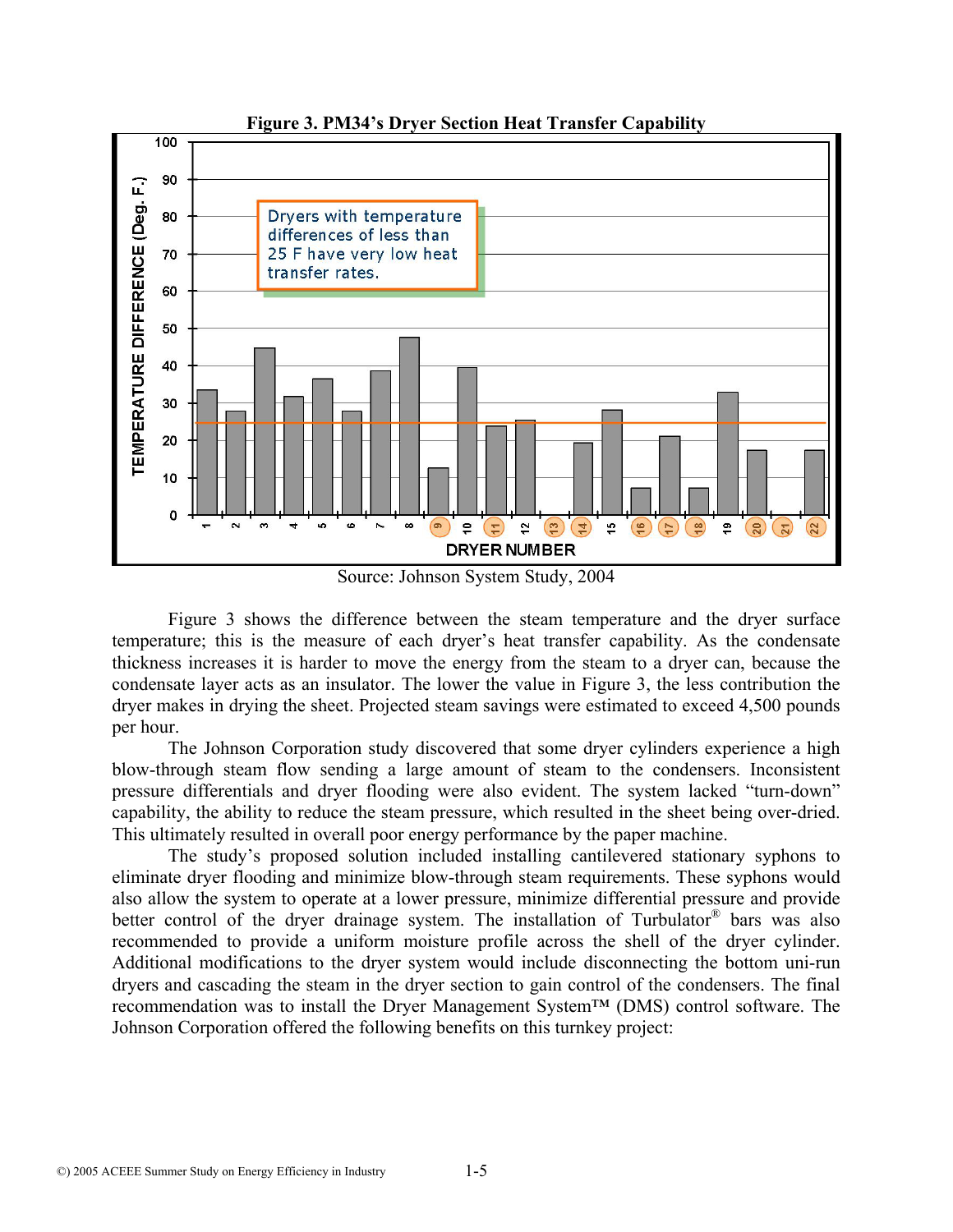- **Steam savings of 4,500 pounds per hour**. These savings were realized by reducing differential pressures and blow-through with stationary siphons and the installation of DMS and its ability to manage differential pressures during sheet-on and sheet-off conditions. [JC]
- **Increased turn-down dryer pressure capability**. This was a result of Turbulator<sup>®</sup> bar installation and stationary siphons to prevent over drying the paper.
- **No dryer flooding**. DMS provided anti-flooding logic.
- **Piping and equipment will be leak free**. Turnkey installation allowed the Johnson Corporation to guarantee any rework to be done at no added cost to the customer.
- **Trained operators**. Machine crews have passed hands-on testing prior to system startup.

#### **Phase 1 – After Section Rebuild**

 The after section rebuild included the installation of new steam joints and stationary syphons as well as changes in the steam piping. Stationary syphons replaced the rotary syphons on the dryer cylinders. The re-piping consisted of adding tanks to collect condensate, allowing it to separate from the steam, which was then re-used at a lower pressure. These changes resulted in better drainage from the dryer cylinders and more efficient use of the steam. This change also reduced the condensing load and improved efficiency.

 The steam joints and syphons were replaced during normal machine maintenance outages. This allowed for minimal interruption in the production schedule. While the machine was running, installers made the necessary preparations to accomplish the upgrades during the short down time.

#### **Phase 2 – Pre-Dryer Section Rebuild**

 The pre-dryer section rebuild was similar to the rebuilding of the after section. Much of the work was done prior to the regular maintenance outages. The lead-in dryers were designed to accept lower pressure steam and minimize sheet picking, a defect on the paper surface caused by a wet sheet of paper contacting a dryer can that is too hot. This design change gave the operators control over the steam pressure and resulting surface temperatures.

#### **Phase 3 – Dryer Section Rebuild**

 The final phase took place over a five-day outage. The final joints, syphons and piping changes were completed and new valves, transmitters and the supervisory control portion of the DMS control software were installed.

 DMS continually optimizes dryer system set points to improve machine efficiency and steam effectiveness. This control system provides for shorter sheet breaks, faster grade changes and ease of use for the operator. The program control of the dryer system derives from pressure curves that generate the pressure set points for all dryer cans. A curve is customized for each grade of paper produced. The dryer curves are constantly being adjusted according to the moisture remaining in the sheet as it leaves the dryer section**.**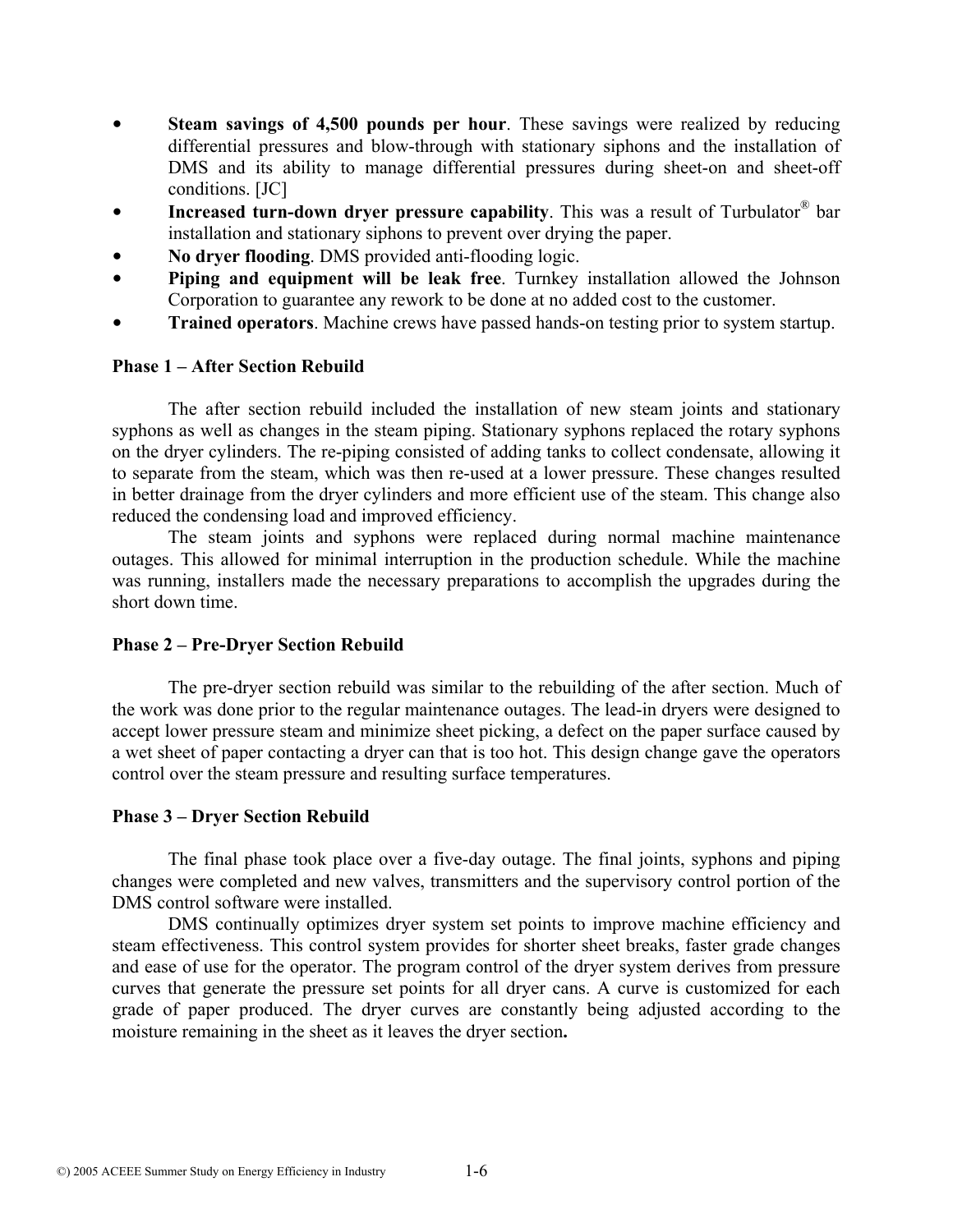

**Figure 4. Dryer Pressure Curves** 

Source: Johnson System, 2004

 The development of pressure curves (see Figure 4) is a key component of the dryer section supervisory control system. The pressure curves determine the relationship between the pressures used in the various steam groups of the dryer section. The pressure curves are developed using drying formulas, which keep the dryer temperature response linear with regard to drying capacity. Linear temperature response, not pressure response, is the key in sheet moisture control. The linear temperature response provides the same sheet moisture control response whether the dryers are operating at high or low pressures.

 The pressure curves are controlled from the moisture measurements in the dryer section. As the moisture control group pressure changes in response to a change in machine operating conditions, the steam pressures in all control groups change according to a set of pressure curves. The moisture control section is either driven by the machine's moisture gauge or can be manually set by the operators. If the operators choose to manually adjust pressures, they are only required to change the pressure in the moisture control group. All other pressures will be set accordingly by the supervisory control using the pressure curves. With DMS, operators are provided with two buttons: one for increasing drying and one for decreasing drying.

 Improved consistency and runnability are the benefits of using pressure curves. Previously, as machine operating conditions changed, each operator chose new set points. The advantage of using pressure curves is that dryer pressure adjustments do not vary when operating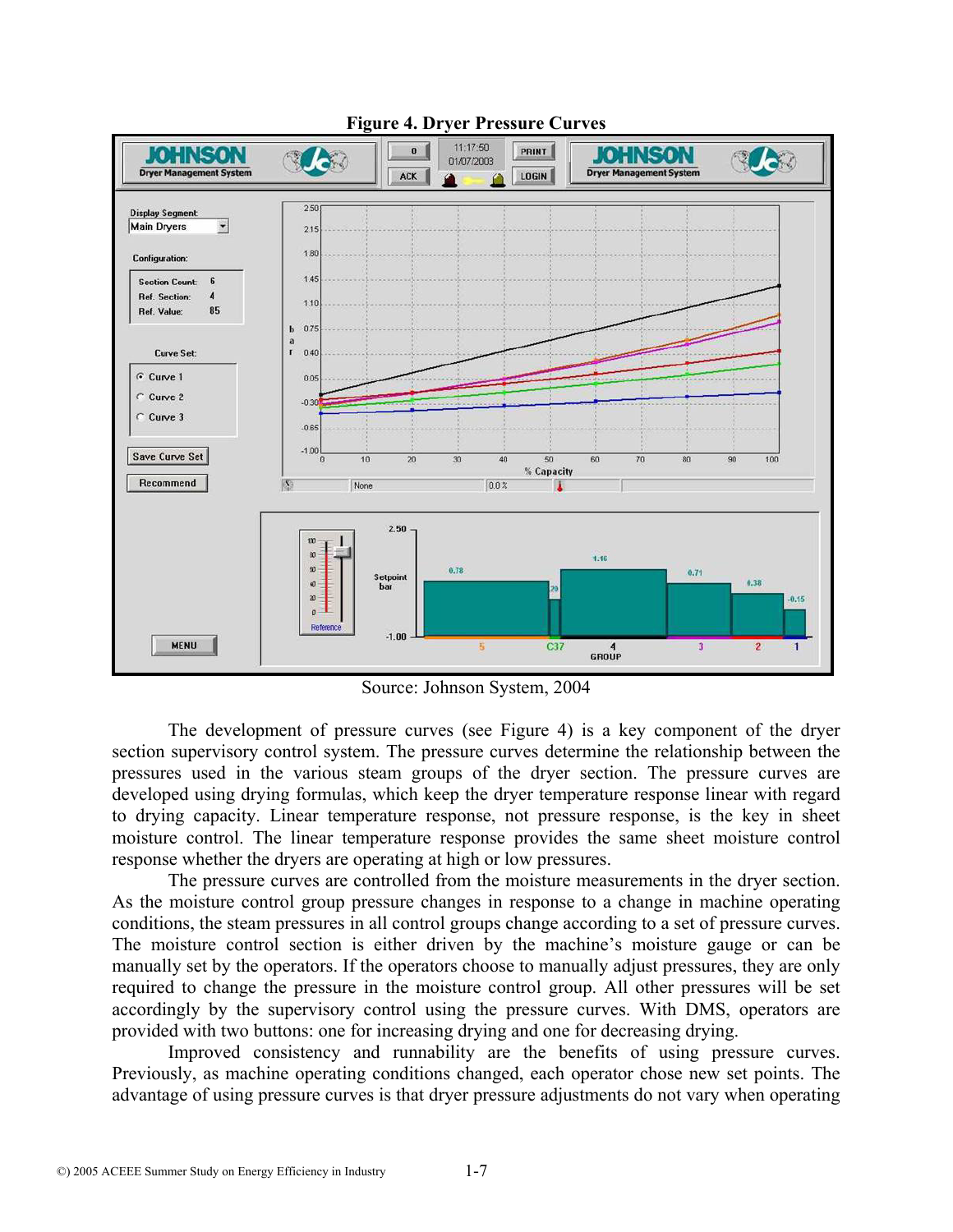crews change. As a machine operator said, "The settings are repeatable and I don't have to worry about the steam system during an upset." [CR] The pressure curves are developed to keep the machine-direction moisture constant at each dryer section split. This regulates where the sheet shrinkage occurs, a frequent cause of sheet breaks, and helps to keep the draws consistent as the speed of the machine changes.

 The pressure curves are also used to keep the system at the most energy efficient operating point. The system can be kept stable, without venting, over the entire operating range by closely regulating the dryer pressure relationships. The operators can select the appropriate set of pressure curves from those built into the supervisory control system. Because an aggressive drying strategy would be used for heavier weight grades and a more passive drying strategy would be used for lightweight grades, a variety of set points is necessary.

 It is important that the pressure curves be adjustable by mill supervisory personnel, who then will have fine-tuning capabilities to create optimal dryer use.



Source: Johnson System Study, 2004

 Figure 5 shows the schematics of PM34 after the rebuild. Formerly all of the condensate and entrained steam flowed directly into the condensers. With the piping changes, a by-product called "flash" steam is separated from the condensate in the new tanks, and then fed into lower pressure dryers. This allows for the recycling of steam before it reaches the condenser.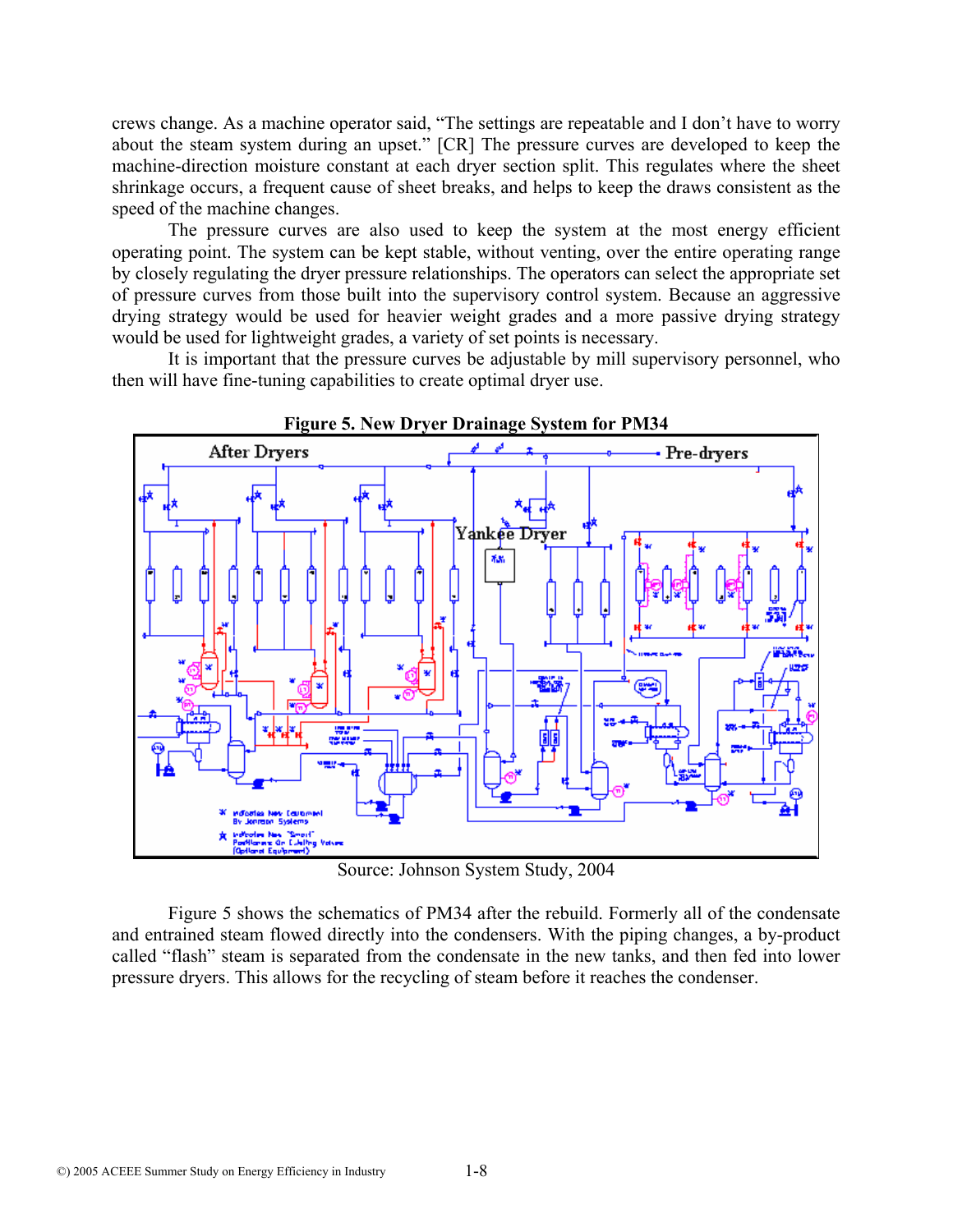

**Figure 6. Steam Flow to PM34 before the Rebuild** 





**Figure 7. Steam Flow to PM34 after the Rebuild** 

Source: Stora Enso North America, 2005

 Figures 6 and 7 show the steam flow to PM34 before and after the rebuild, respectively. The paper machine rebuild resulted in higher production rates (up 4 percent) due to increased speeds and has reduced the amount of steam used in the dryer section by 4,500 pounds per hour. Assuming a cost of \$8 per 1,000 pounds of steam, the savings could exceed \$300,000 annually. Higher profit from increased production, reduced maintenance costs, dryers not flooding and improved sheet quality in addition to the steam savings make an enticing payback.